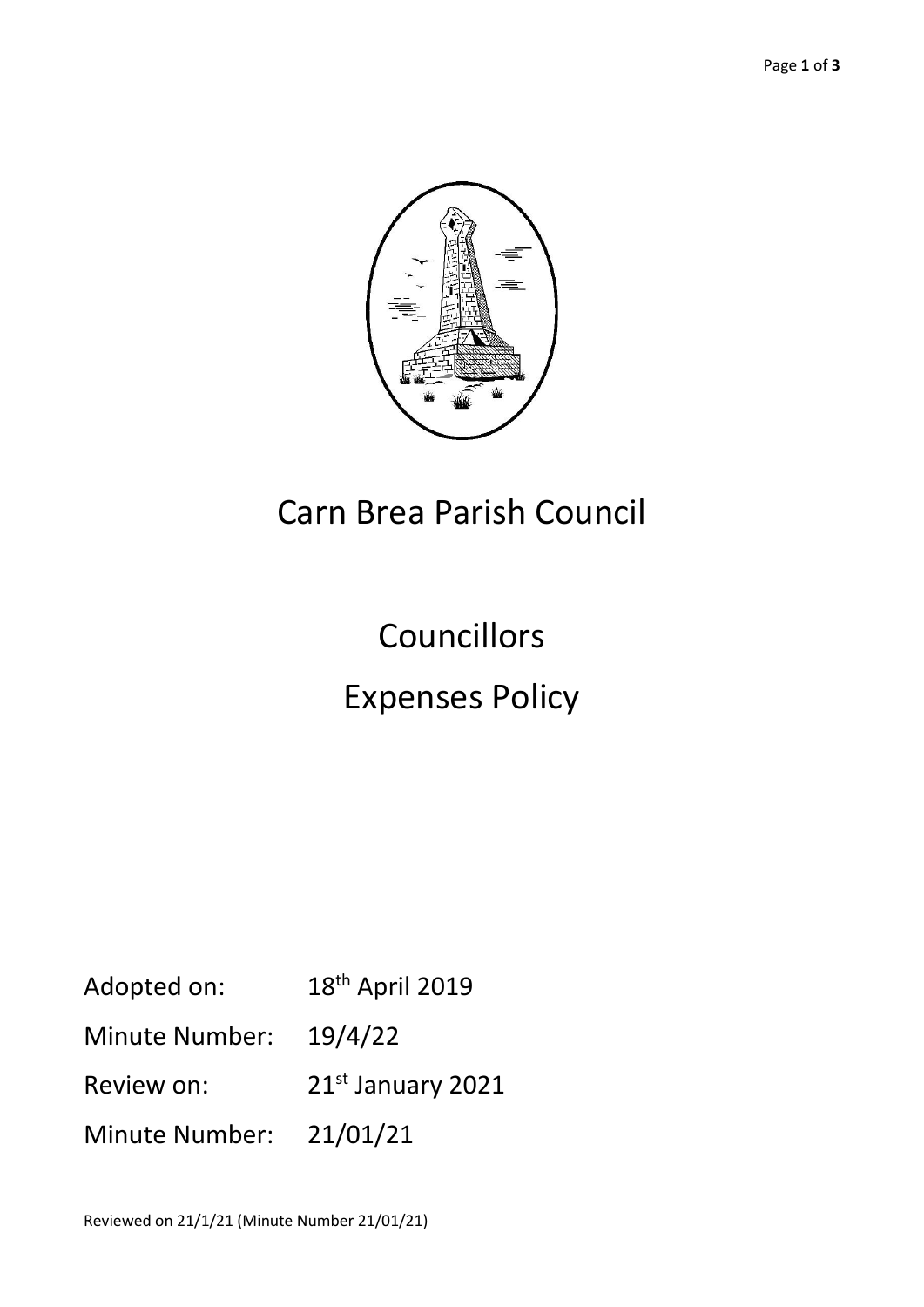### **1 INTRODUCTION**

- 1.1 Carn Brea Parish Council will reimburse Councillors for reasonable expenses wholly, necessarily and exclusively incurred in connection with its business, subject to appropriate evidence being produced. Councillors should not be either financially advantaged or disadvantaged because of genuine Council business expenses.
- 1.2 Councillors are responsible for the payment of all expenses they incur, except where there are direct settlement arrangements in place with suppliers.
- 1.3 Deliberate falsification of a claim or the evidence needed to make a claim will constitute a breach of the Code of Conduct and the facts will be reported to the Monitoring Officer.

#### **2 ALLOWABLE EXPENSES**

- 2.1 Carn Brea Parish Council will reimburse reasonable costs of amounts necessarily expended in the performance of duties. This does not include travel between home, the office and regular meeting rooms or any travel within the Parish boundaries.
- 2.2 Councillors should travel by the most cost-effective mode of transport, taking into account journey time and the nature of the journey as well as the monetary cost.

#### **3 CAR ALLOWANCES**

- 3.1 Councillors required to use their motor vehicle for the efficient performance of their duties will receive allowances for use of their motor vehicles on business only, after being so authorised by the Council. The mileage allowance will be in line with the National Joint Council (NJC) mileage rates which are reviewed annually. Travelling allowances for mileage incurred for Council purposes will not incur income tax subject to current HMRC rules.
- 3.2 Mileage rates will apply where personal cars are used for business purposes, irrespective of engine size. If a Councillor carries any other employees and/or Councillor(s) in their own vehicle on business travel, that Councillor can claim 5p per passenger per business mile. The passengers must be employees or Councillors and they must also be travelling on business journeys. Where a Councillor uses their own vehicle, the Councillor must ensure that the vehicle is in good working order, fully and appropriately insured, taxed and MOT'd. The Council may request Councillors to print off a route planner to support the business mileage being claimed.
- 3.3 When undertaking Council business Councillors are required to adhere to traffic regulations. Any parking penalties or other liabilities that arise from the way the vehicle is used, particularly breaches of the Road Traffic Acts, the Traffic Management Act and Motor Vehicles (Construction and Use) Regulations are the Councillor's responsibility and must not be claimed as an expense to be reimbursed. This includes excess charges incurred (e.g.